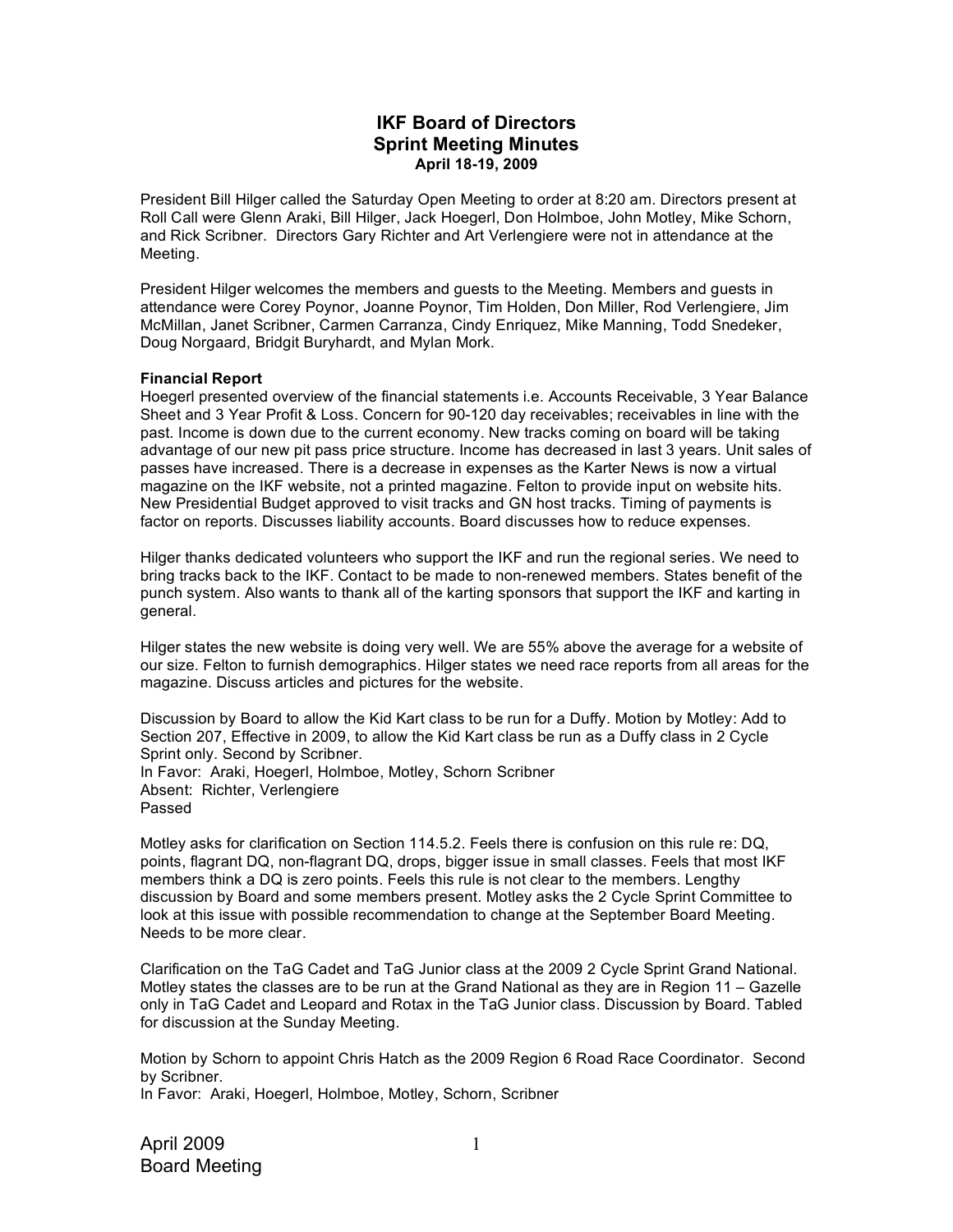Absent: Richter, Verlengiere Passed

Motion by Schorn to appoint Stan Crocker as the 2009 Region 8 Governor and Regional Coordinator. Second by Scribner. In Favor: Araki, Hoegerl, Holmboe, Motley, Schorn, Scribner Absent: Richter, Verlengiere Passed

Motion by Schorn to approve Dave Brant as the 2009 4 Cycle Sprint Grand National Race Director. Second by Scribner. In Favor: Araki, Hoegerl, Holmboe, Schorn, Scribner Abstain: Motley Absent: Richter, Verlengiere Passed

Motion by Scribner to appoint Mike Schorn as the Race Director of the 2009 2 Cycle Sprint Grand National. Second by Araki. In Favor: Araki, Hoegerl, Holmboe, Motley, Scribner Abstain: Schorn Absent: Richter, Verlengiere Passed

Hilger asks for review of Section 101.1.5 and 101.1.6 to allow the Director in Charge and Tech Director to race at the Grand National event. Motley asks whether the action was proper. Is it a rule update or vote? Hilger states they do not vote on all rule updates. Board and members discuss if it is a conflict of interest and what their job is at the event. Schorn explains how he has handled this at past Grand Nationals as an official and a participant. Lengthy discussion by Board.

Motion by Schorn to rescind Section 101.1.5 and Section 101.1.6. Second by Scribner. In Favor: Schorn, Scribner Opposed: Araki, Hoegerl, Holmboe, Motley Absent: Richter, Verlengiere Failed

### **2010 Grand National Bid Presentations & Awarding**

Note: The rotation order will be as follows:

|                          | 2010 | 2011      |
|--------------------------|------|-----------|
| 2 Cycle Sprint Region 6  |      | Region 7  |
| 4 Cycle Sprint Midwest   |      | Northwest |
| 4 Cycle Spdwy Midwest    |      | Other     |
| 2 Cycle Spdwy/ Northwest |      | Midwest   |
| Spdwy Midget             |      |           |

The area will be favored when appropriate bids are available. The specific selection will be done using additional factors including physical facility, available personnel, history of IKF support, etc. Contracts to be sent out and they must be returned signed by July  $1<sup>st</sup>$  or the race is awarded to the alternate track (approximately 12 months before the race).

### **2010 IKF GRAND NATIONAL BIDS**

### **2 CYCLE SPRINT**

| Region 7 Willow Springs Kart Club | <b>Willow Springs Kart Track</b> | <b>Willow Springs CA</b> |
|-----------------------------------|----------------------------------|--------------------------|
| Region 7 EP1K ProMotions          | CalSpeed/Temp Las Vegas          | Fontana/Las Vegas        |
| Region 6 Portland Karting Assoc.  | McMinnville Raceway              | McMinnville OR           |

April 2009 Board Meeting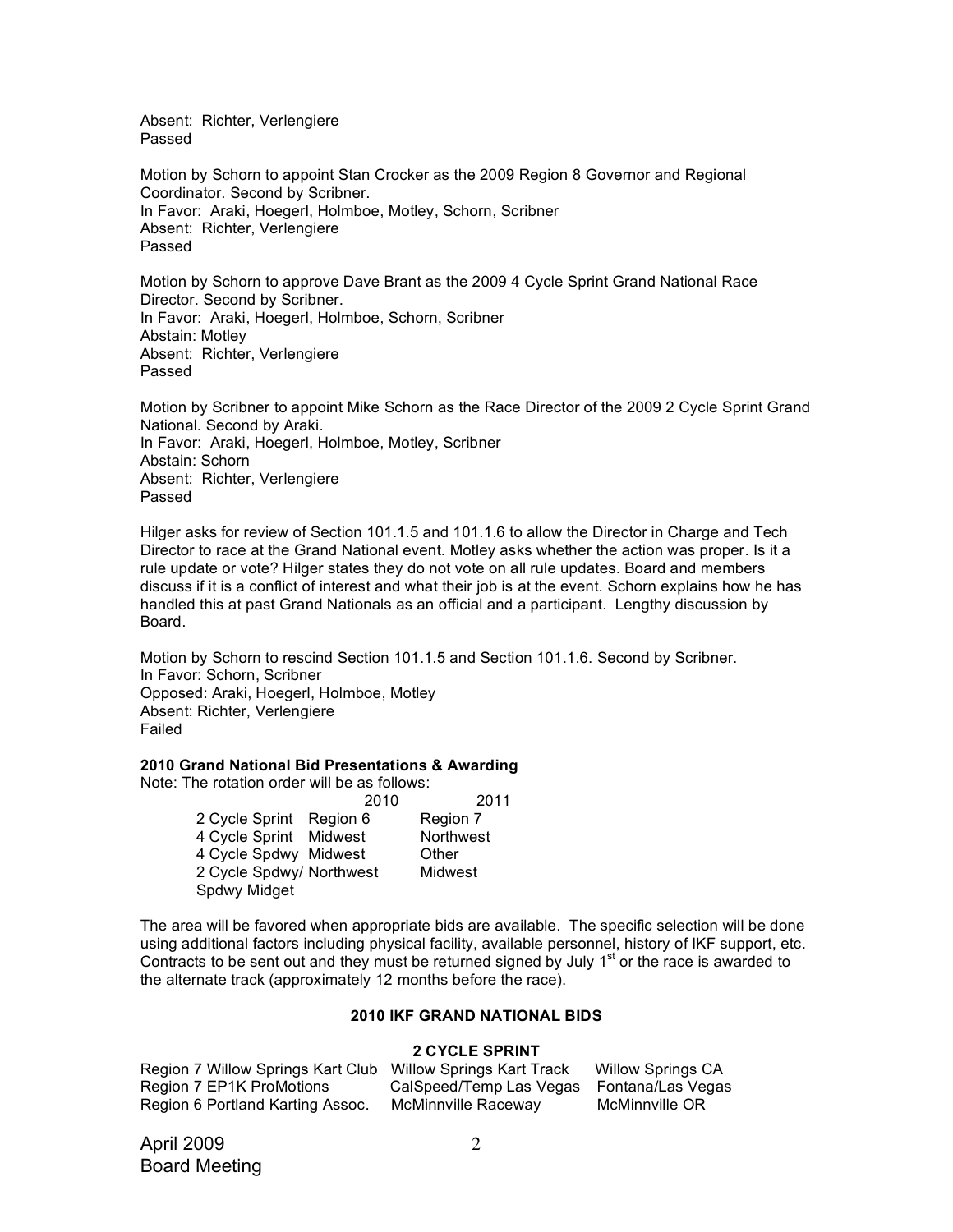| <b>4 CYCLE SPRINT</b>               |                        |                |  |
|-------------------------------------|------------------------|----------------|--|
| Region 6 Tri City Kart Club         | Horn Rapids Kart Track | Richland WA    |  |
| Region 7 Santa Maria Karting Assoc. | Santa Maria Kart Track | Santa Maria CA |  |

#### **2 CYCLE SPEEDWAY/SPEEDWAY MIDGET**

| Region 5A South Dakota Kart Club** | University Plains Speedway | Brookings SD |  |
|------------------------------------|----------------------------|--------------|--|
| $\overline{I}$ avair arrenulav     |                            |              |  |

#### **4 CYCLE SPEEDWAY**

| Region 5A South Dakota Kart Club | University Plains Speedway      | Brookings S.D. |
|----------------------------------|---------------------------------|----------------|
| Region 5A Huron Kart Club        | <b>Rolling Thunder Speedway</b> | Huron S.D.     |

# **ROAD RACE**

## **SPEEDWAY PAVEMENT**

\*\* Wishes to combine the 2 Cycle & 4 Cycle Speedway Grand National

Presentations were made by all bidders listed above. The following were awarded the 2010 Grand National:

| Willow Springs Kart Club<br>In Favor: Araki, Hoegerl, Holmboe, Motley, Schorn, Scribner<br>Absent: Richter, Verlengiere | 2 Cycle Sprint<br><b>Willow Springs Kart Track</b> | <b>Willow Springs CA</b> |
|-------------------------------------------------------------------------------------------------------------------------|----------------------------------------------------|--------------------------|
|                                                                                                                         | 4 Cycle Sprint                                     |                          |
| Tri City Kart Club<br>In Favor: Araki, Hoegerl, Holmboe, Motley, Schorn, Scribner<br>Absent: Richter, Verlengiere       | Horn Rapids Kart Track                             | <b>Richland WA</b>       |
|                                                                                                                         | 4 Cycle Speedway                                   |                          |
| South Dakota Kart Club<br>In Favor: Hoegerl, Holmboe, Motley, Schorn, Scribner                                          | University Plains Speedway                         | Brookings S.D.           |
| Abstain: Araki                                                                                                          |                                                    |                          |
| Absent: Richter, Verlengiere                                                                                            |                                                    |                          |
| Alternate Tracks awarded:                                                                                               |                                                    |                          |
|                                                                                                                         | 2 Cycle Sprint                                     |                          |
| <b>EP1K ProMotions</b>                                                                                                  | CalSpeed/Temp Las Vegas                            | Fontana/Las Vegas        |
| In Favor: Araki, Hoegerl, Holmboe, Motley, Schorn, Scribner<br>Absent: Richter, Verlengiere                             |                                                    |                          |
|                                                                                                                         | 4 Cycle Sprint                                     |                          |
| Santa Maria Karting Assoc.<br>In Favor: Araki, Hoegerl, Holmboe, Motley, Schorn, Scribner                               | Santa Maria Kart Track                             | Santa Maria CA           |
| Absent: Richter, Verlengiere                                                                                            |                                                    |                          |
|                                                                                                                         | 4 Cycle Speedway                                   |                          |
| Huron Kart Club<br>In Favor: Araki, Hoegerl, Holmboe, Motley, Schorn, Scribner<br>Absent: Richter, Verlengiere          | Rolling Thunder Speedway                           | Huron S.D.               |
|                                                                                                                         |                                                    |                          |

The 2010 2 Cycle Speedway/Speedway Midget National will be awarded at the September Board Meeting.

Hilger comments that Speedway does their award presentations at the pit meeting. Good representation for the sponsors. Discussion by Board and members.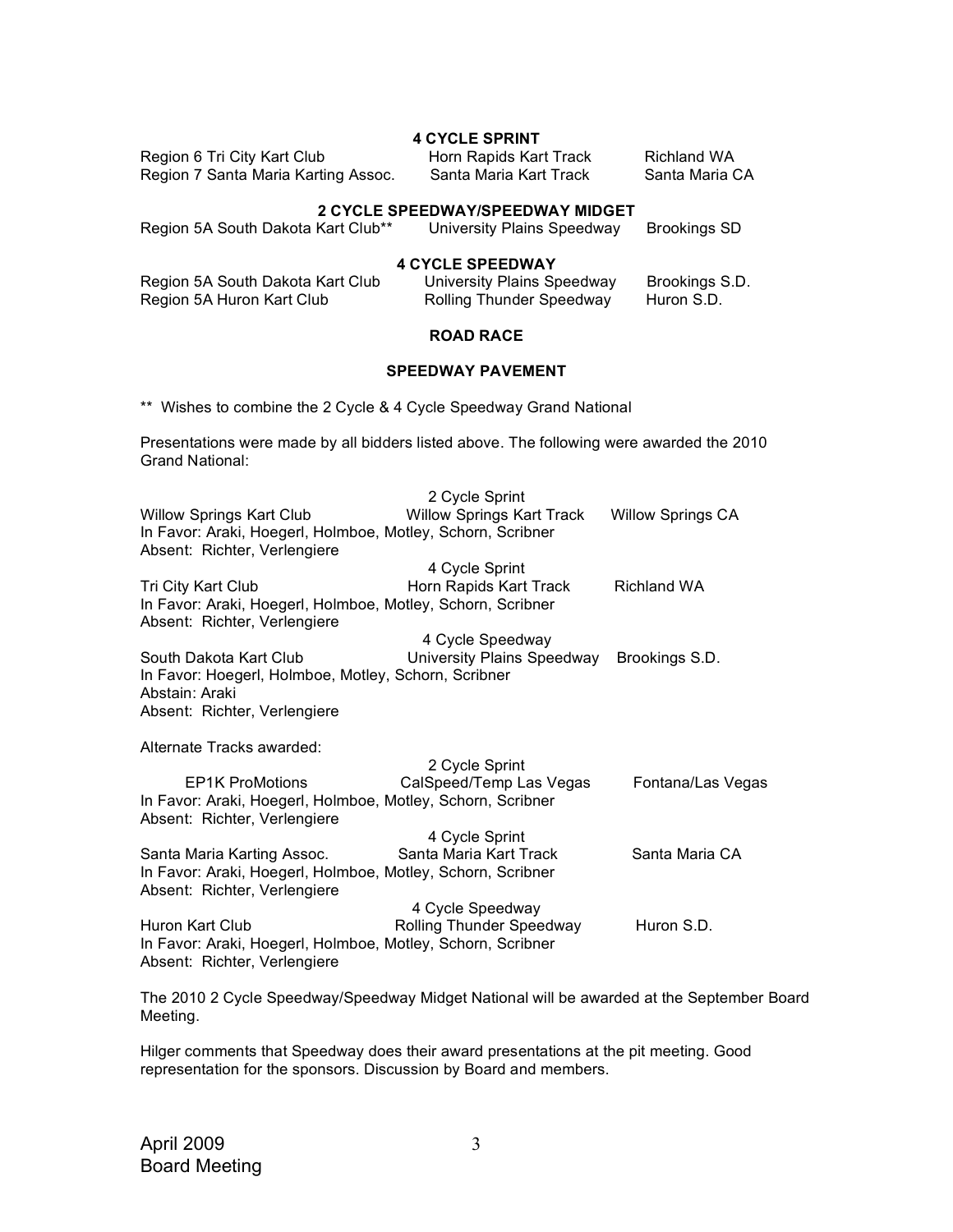Board approves the shirt design for the 2009 Road Race Grand National. Trophy design to come later.

The June issue of Karter News will have the notice of acceptance of bids for the IKF Grandnational races (approximately 24 months away). The bids for the IKF Grand Nationals must be in the IKF Office prior to September 1, 2009 (approximately 21 months before the race).

## **Directors List:**

### Bill Hilger

- 1. Hilliard Clutch is forwarded to Terry Nash to evaluate.
- 2. Thor Brake is given to Glenn Araki to evaluate. Discussion by Board.

## Jack Hoegerl

1.SFI 2 & 4 Cycle Tech Certification Program. Test will be available for 18+ age members. IKF will provide the tech seminar. SFI will grade the tests. Seminar and test to possibly be in conjunction with the September Board Meeting. Hoegerl has checked the 4 Cycle test but not the 2 Cycle. Open book test. Goal is that you are familiar with the Rulebook and can go to the book to find the rule; not to know the rules by heart. Suggests a Midwest seminar and testing in the September –December timeframe. Suggests an on going certification and seminar program to get more people involved. Wants members to know about the certification program. Can be for average member also. Wants to improve our whole program.

### John Motley

1.Pre-Tech Certification Sheet. They are using this form at regional and National events. A self tech form. Using in Region 7 all this year. He had some concerns to begin with; found adherence to the rules was remarkably good using this system. It puts the onus of conforming to the safety rules on the participants and makes them more aware of it. There have been requests to do this down to the club level. He has mixed opinions of this. Hoegerl asks if they did random checking – Motley replies yes. Surprised at conformance. Araki states it works out very well, even on practice day. Motley states the original intent was not to do below the regional level. McMillan asks if they are trying to lighten the load on the tech people. Motley states that is an additional benefit. What it is doing is putting the responsibility for the kart being correct on the participant. Used before with good results. Discuss mechanical failures. Motley is dazzled at the conformance to the rules. Motley states this was run through the insurance company and there were no issues. Hoegerl states if a club requests to do this as part of their pre tech, one of the requirements would be they have used it at a regional race and it was successful. Feels that in 2 Cycle Speedway they need to look at the karts. Motley cannot comment on Speedway.

2.Lifetime Memberships

Motley feels this is a great idea but not doable with present software.

Don Holmboe – Note: Most verbiage from notes – voice was barely picked up on recording tape. 1.Color of lead weights. Holmboe states that some want to add another color lead weight. Some cannot find white to buy.

2. 15" Faring. Mini Texas Tornado was created when a Super Majority vote was used for the CIK faring for the super stock class at the 2009 Road Race Grand National. States he will be using the Proposal process to go back to the 15" faring for 2010. Wants to generate input from members. Received 6 emails already. Wants to get the other side also by using Proposal system. 3. Spec tires in Road Race

States he will be making a Proposal to deal with this also. Received input??

McMillan asks what the Proposal on tires is. Holmboe reads the following:

Section 313 Any IKF Cub or Promoter, at a Regional or National event, may require spec tires. Any request for spec tires to be run in any class must be approved by the IKF Board of Directors at the January Meeting in the year of the request.

Holmboe states they went against current rules.

Hilger asks Mac if MG can give away any tires at the event; Mac says Bill can try.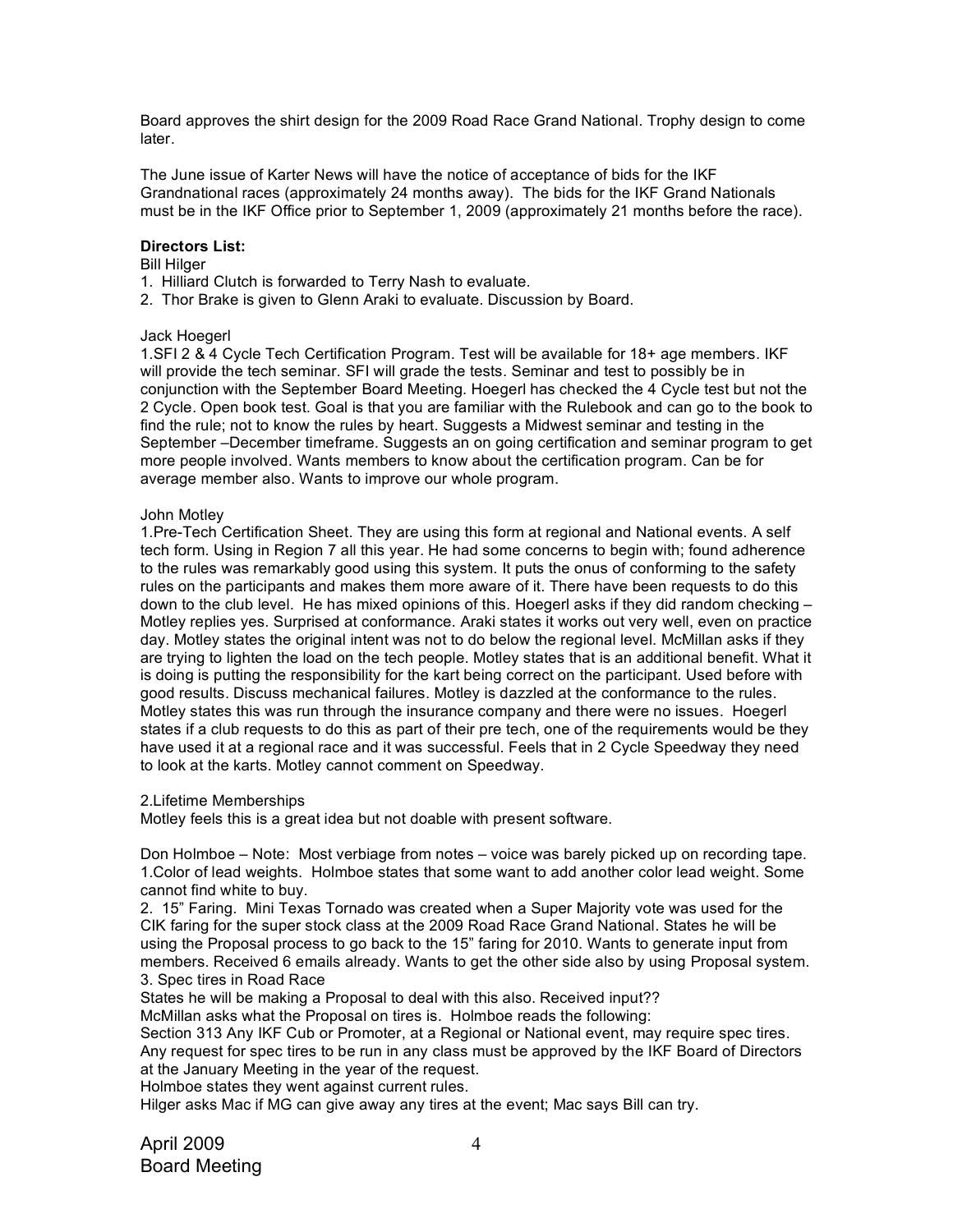They are already funding trophies.

## **Membership Communication**:

Email from Randy Lyon re: Section 105.1.6

Request for camera on helmet during practice. Discussion by Board. Board upholds current rule that does not allow this.

Hilger states an EVS neck brace has been received and will be tested with recommendations to the Board.

## **Proposals**

#### **From Hilger**

1. To allow the PRD engine package as a stand alone class in Road Race, pending approval of engine specifications by the Board. Seconds: Holmboe & Schorn

### **From Holmboe**

- 1. Section 313 Any IKF Cub or Promoter, at a Regional or National event, may require spec tires. Any request for spec tires to be run in any class must be approved by the IKF Board of Directors at the January Meeting in the year of the request. Seconds: Schorn, Scribner
- 2. Section 207, Class #14 Add a Rotax International class to the 2 Cycle Sprint National Championship Classes. Rotax max sealed engines run under Rotax Max Challenge Rules. Weight 365 pounds. Age16 and up. Seconds: Scribner, Hoegerl

## **From Schorn**

 1. Delete Section 306.9.3.2.1 Bodywork Superstock CR125 CIK faring required per Section 201.9.3.

 Change Section 306.9.3.2 Bodywork to read Driver fairing required, maximum width 15" wide. See Diagram at Section 105.2.1.20. Seconds: Holmboe, Scribner

Clarification to the 2009 2 Cycle Sprint Grand National by Motley. IKF TaG Cadet to be run as per Region 11 local option rules, Gazelle engine only. IKF TaG Junior to be run as per Region 11 local option rules, Leopard and Rotax Junior engines only. They are using the IKF Tech Manual for the engine rules. Motley states they do have to have the engine spec sheet as well. Holmboe asks if there is concern about the new 09 cylinders for Rotax, Motley remarks yes, tremendous concern. Motley says we have no control when Rotax makes a change, is a concern.

Motion by Motley: Clarification of the 2009 2 Cycle Sprint Grand National, per the request of the sponsoring club, to allow the following to be run according to Region 11 local option rules: TaG Cadet – Gazelle engine only, TaG Junior – Leopard and Rotax Junior engines only. Second by Schorn.

In Favor: Araki, Hoegerl, Holmboe, Motley, Schorn, Scribner Absent: Richter, Verlengiere Passed

### **Fuel**

Hilger states the contract has been signed with VP Fuel and MS98 is the official spec fuel for the IKF, with some class exceptions allowed upon application. Have received some complaints about oil separation because of the cold weather. States that Motley has done some testing and addressed this. Motley states that it is a temperature related thing. States that Region 11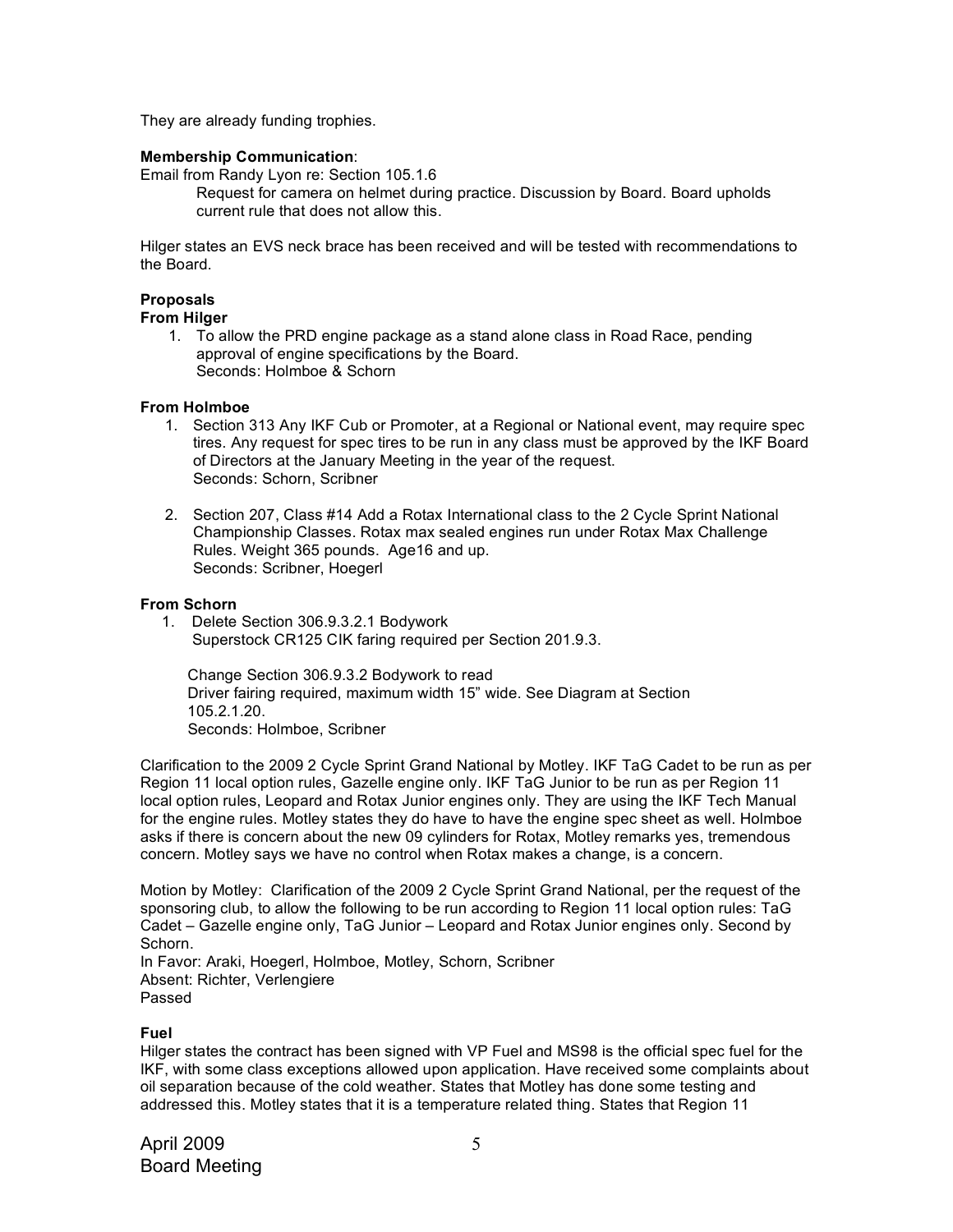complaint is strange because of difference in weather at two events. States that 45 is about the dividing line on this. John did test to verify how this happens and explains to Board and members. Suggestions made to Region 7 how to handle this. Discussion by Board.

#### **Ambulance Requirements**

Hilger had a request regarding an ambulance issue at a local club race. Hilger approved the 1<sup>st</sup> responder for the event. States that if you do not have an ambulance at the event, the promoter must be in contact with ambulance in the city or town to make sure it is sitting in the bay. The moment that ambulance leaves the bay, they must let you know because your racing must end until the ambulance has returned. Hilger to give copies to the Board. McMillan states there is not adequate verbiage in the Rulebook.

Hilger recognizes Doug Norgaard and his family as volunteers that are hard to find. They will help everyone at the track. They go to Iowa, Nebraska, South Dakota and Wisconsin. Also helps the regional coordinators with their series.

Bill thanks Doug and his family for their support of the karters and the IKF.

Motion to adjourn the Meeting by Motley. Second by Holmboe. Meeting adjourned at 4:20pm.

#### **Sunday Schedule**

President Bill Hilger called the Sunday Open Meeting to order at 8:45 am.

Directors in attendance: Glenn Araki, Bill Hilger, Jack Hoegerl, Don Holmboe, John Motley, Mike Schorn, and Rick Scribner. Directors Gary Richter and Art Verlengiere were not in attendance at the Meeting.

Member and guest in attendance: Janet Scribner.

#### Clone Report

Clone report from Terry Nash on April 16, 2009. Terry states he has run the heck out of the clone that RLV sent me. It does not compare to the local option 206. The carb and drivability are not the same. Getting the jets drilled correctly especially. The oil comes out quite dirty and the shedding inside has been substantial. The rules question….I have heard of so much difference between the cost, the cost is the only thing I can see appealing. Discussion by Board of clone and Local Option 206. Hilger says no one has sent any rules for the clone. We need these rules in the IKF Office. Bill agrees with Hoegerl the class can be approved with rules. Hoegerl states tracks and promoters are not aware of the clone being available for approval as a local option. No resolution at this time.

Hilger announces the Agreements were signed today for the 2009 Speedway Pavement Grand National to be held at Jamaica Speedway in Jamaica IA on August 13-15, 2009. Hilger to be the Director in Charge, Hoegerl to be the 2 Cycle Tech Director and Andy Bear to be the Race Director. The 4 Cycle Tech Director will be announced. After a successful event this year, Hilger says to extend for Jamaica to have the event in 2010 also.

Race structure is as follows. Engine, Fuel, Weight & Age information is available in the 2009 IKF Rulebook.

Day One – Open Practice 10am – 4pm

Day Two Yamaha KT100S Heavy 2 Cycle Junior I Light Stock Heavy

April 2009 Board Meeting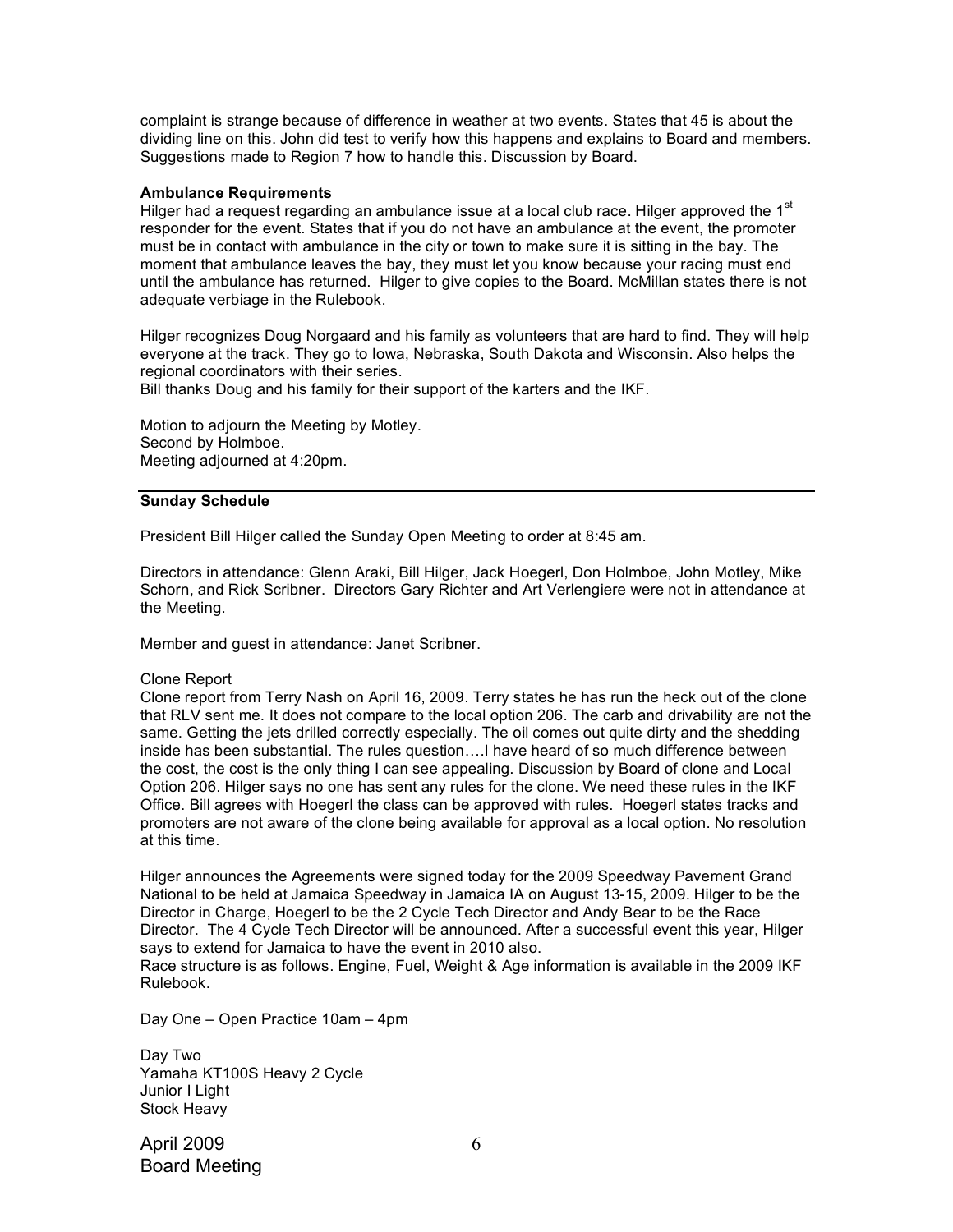Junior II Light Stock Medium Junior II Heavy 2 Cycle Yamaha KT100S Light \*\* Junior I Heavy Blue Wazoom OHV Medium Junior II Heavy Junior I Heavy 2 Cycle

Day Three Junior I Briggs Animal Light Briggs Animal Light Junior II Briggs Animal Light Briggs Animal Masters Briggs Animal Medium Junior I Briggs Animal Heavy Junior II Briggs Animal Heavy Briggs Animal Heavy Champ Class \*\*

\*\* Local Option Classes

Hilger shows the Board the Avenger Racing Chassis donated by Jody Krug of Avenger Racing. IKF wrap on the kart. These will be given away at different series and the Grand Nationals.

Hilger asks if the September Board Meeting will be in Ontario. Scribner states that 8 racers in his region would be interested in attending a Board Meeting in Sacramento. States that track delegates also want to attend the Meeting, which is significant. Hoegerl asks if there is a racing conflict – Scribner says no. Scribner states he and Araki are going to meet with the track delegates one on one. Hilger suggests that key IKF people meet with all of them at the same time. Less expensive that way. Board feels this is a good idea. Board agrees the Fall Board Meeting will be in Ontario.

Board discusses making the January 2010 meeting for two days only. Friday – the caucus (Board Only) and Saturday – the Open Meeting. Tabled for discussion at the September Board Meeting.

Lengthy discussion by the Board regarding the Director in Charge and Tech Director in Charge competing in a Grand National where they are the appointed officials of the event. Motion by Don Holmboe re: Add to Section 101.1.6 At the discretion of the IKF Board, the Tech Director in Charge may compete at a Grand National. An assistant for the Tech Director in Charge must be approved by the Board to take on Director responsibility while Director is on the track. Second by Scribner. In Favor: Araki, Hoegerl, Holmboe, Schorn, Scribner Opposed: Motley Absent: Richter, Verlengiere Passed

Suggestions by Board for the virtual Karter News to be forwarded to Felton.

Board discusses the fuel issue with Reno and Redding.

Scribner to arrange the meeting with key IKF personnel and Region 11 track delegates and other interested parties with date TBD to discuss the positive aspects of racing in Region 11. General public will also be invited.

Motion by Holmboe to adjourn the Meeting.

April 2009 Board Meeting